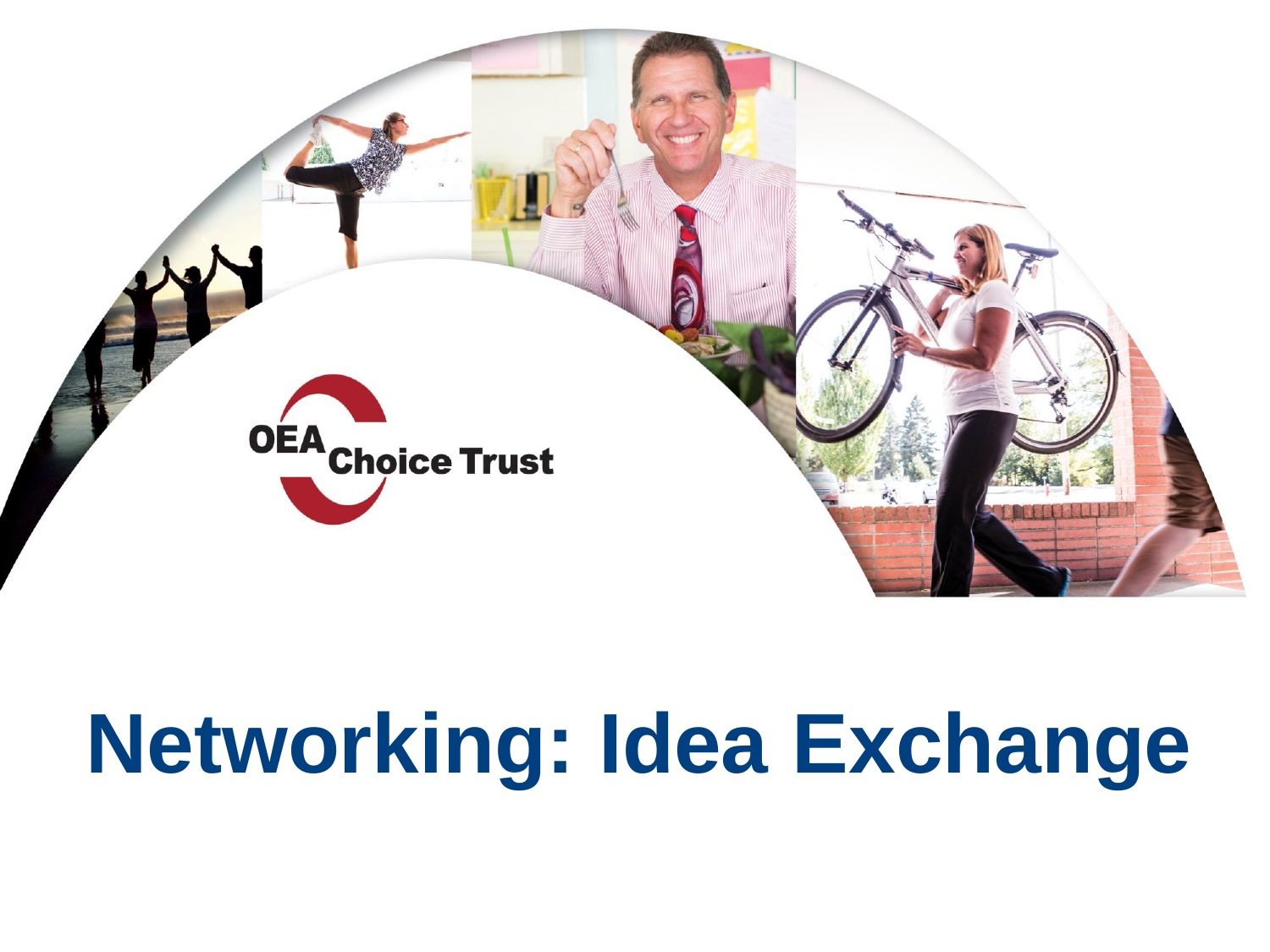## **Our goal for the afternoon**

*To create space and time to network with colleagues to brainstorm ideas and strategies that can be used to address key SEW issues. And as result, strengthen the impact of your school employee wellness program*.

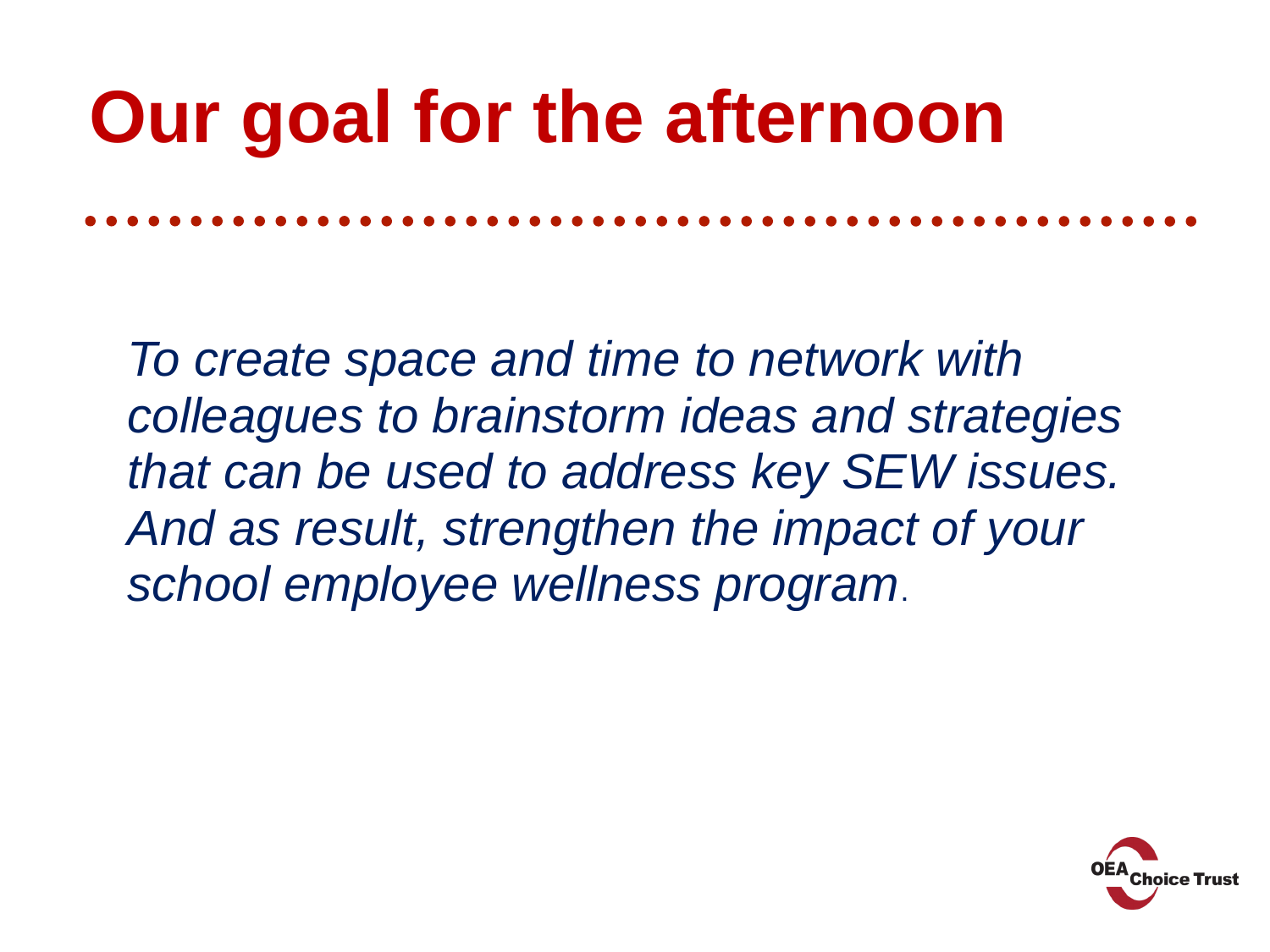#### **Your Top School Employee Wellness Issues**

- 1. How to create wellness challenges
- 2. How to gain active leadership support
- 3. How to engage hard to reach employees
- 4. How to integrate employee well-being practices into the school day/environment
- 5. How to engage principals to be involved and supportive
- 6. How to sustain employee wellness beyond the grant
- 7. How to gain union support and involvement
- 8. Other?

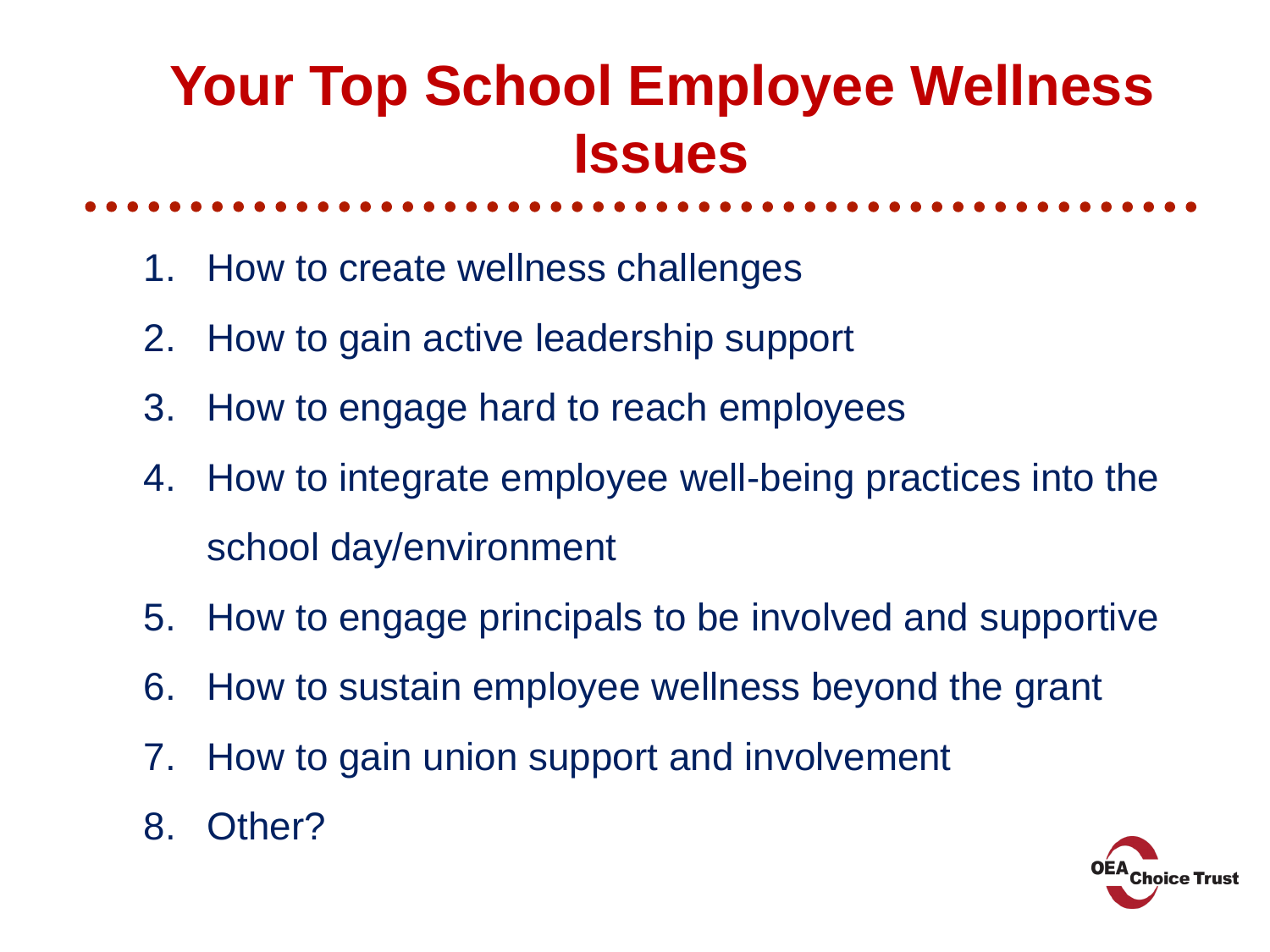### **Carousel Discussion Activity Here's how it works!**



- 1. You will have the opportunity to engage in 3 carousel discussions to explore key SEW issues.
- 2. Identify the SEW issue you would like to explore and join that Carousel Station.
- 3. Listen for the announcement to move to the next Carousel Station to explore a different SEW issue.

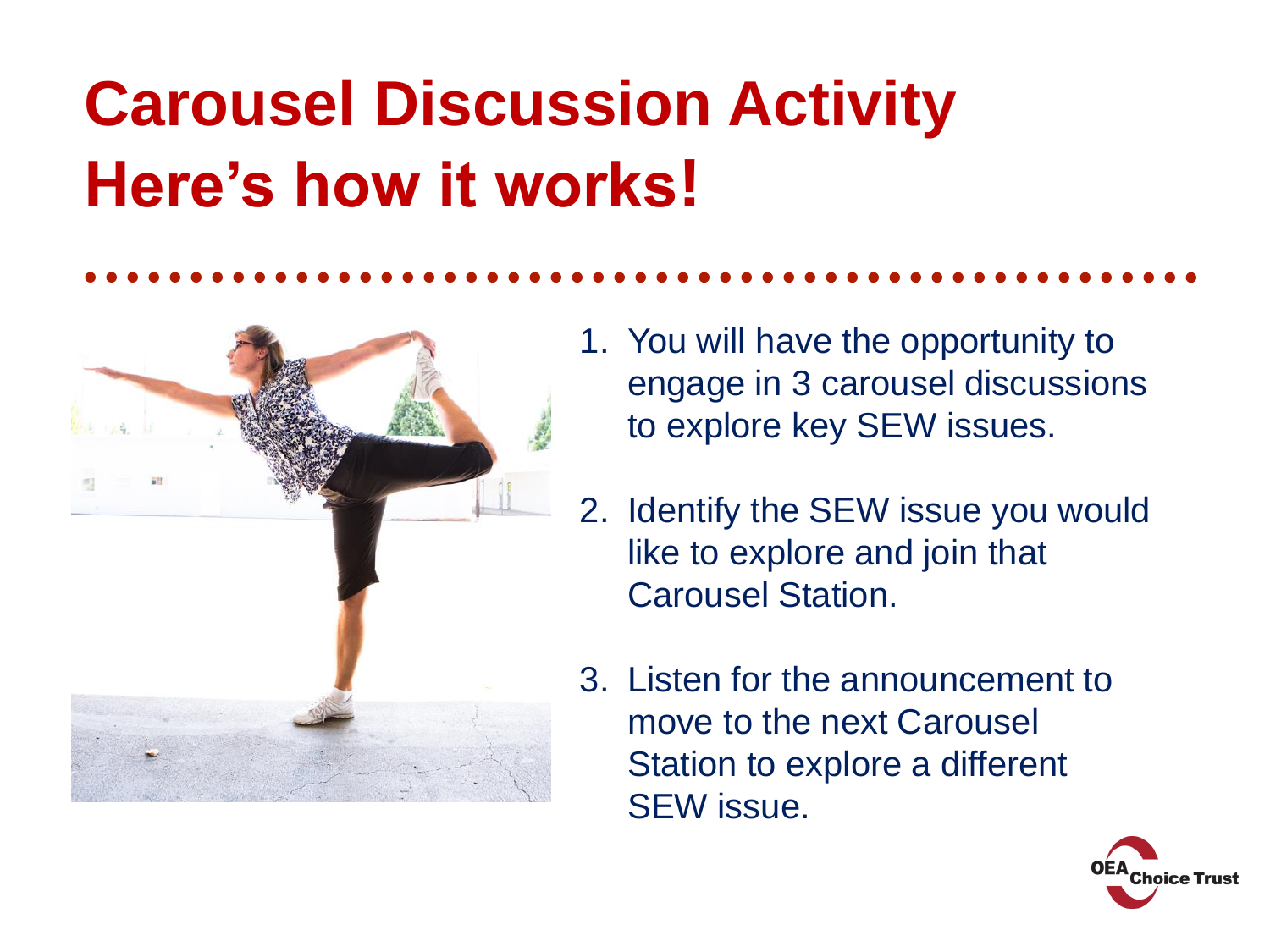#### **Carousel Discussion Activity Here's how it works!**

- 1. Carousel Station groups will briefly discuss the issue with a focus on brainstorming ideas, strategies and solutions to address the SEW issue.
- 2. The facilitator will write down all ideas to capture the group's ideas.
- 3. Hold back on evaluating each idea or strategy focus on generating ideas and suggestions.
- 4. During each round of Carousel Discussions, new ideas and solutions are added to the existing list.
- 5. Facilitators will report out up to 3 Spectacular Ideas and POST on the BIG Wall of IDEAs.
- 6. Everyone is welcome to post their favorite Spectacular Idea!

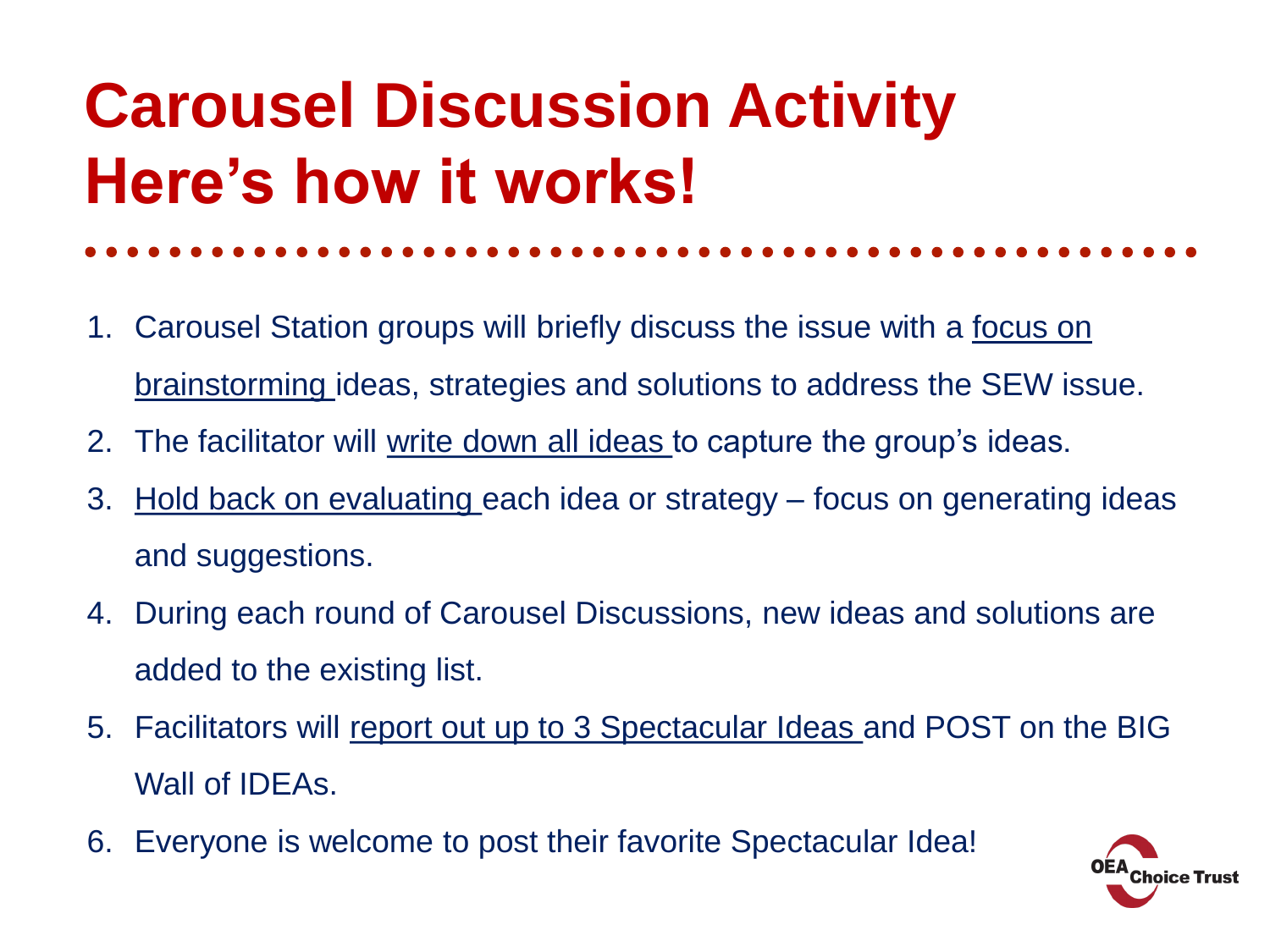